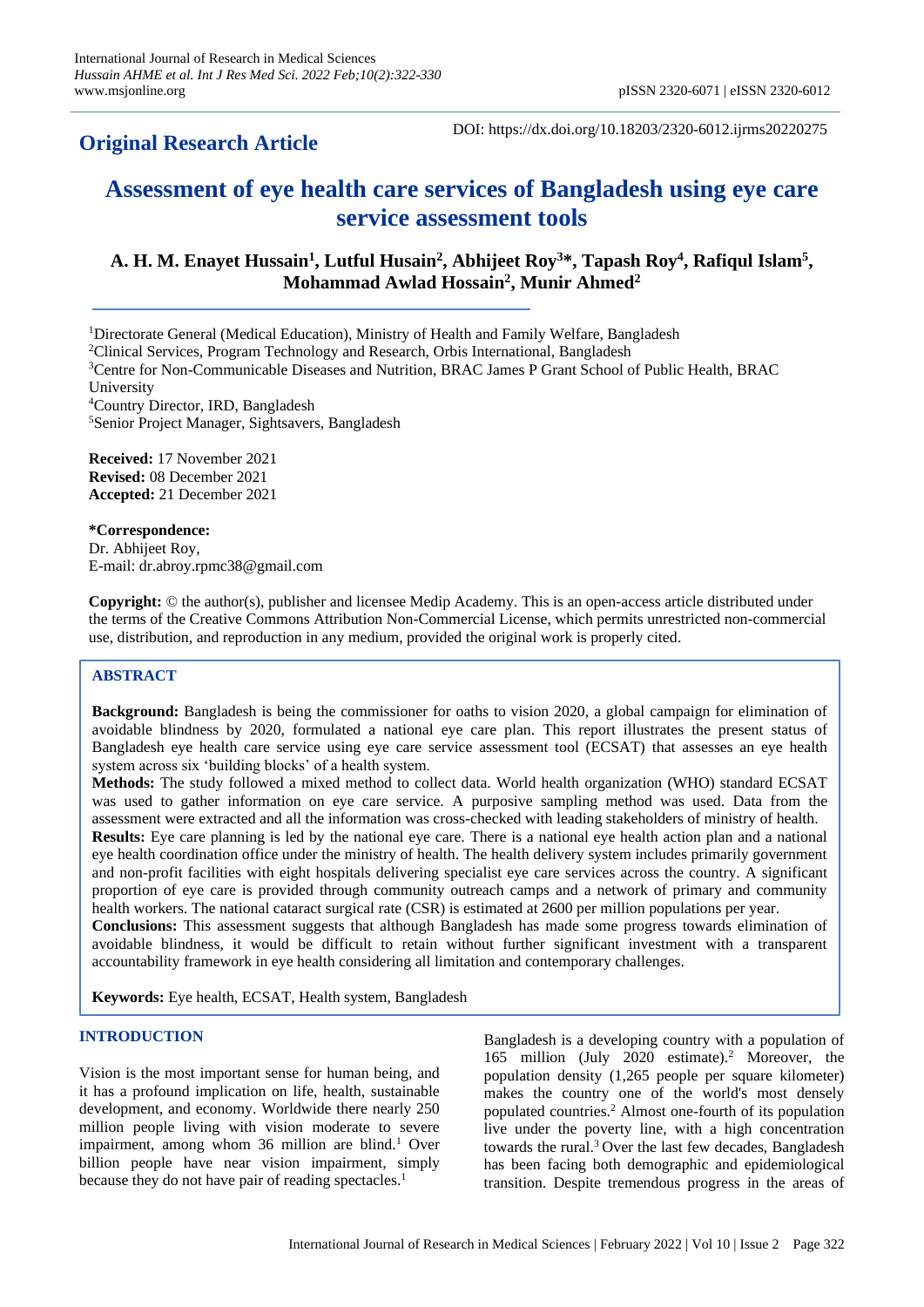health, population, and nutrition, many other public health issues remain unaddressed due to resource or financial restrictions, as well as the country's decrepit health system.<sup>4</sup> Blindness and visual impairments are such kind of public health emergency in Bangladesh. The WHO global eye health Action plan 2014-2019 intends to minimize avoidable vision problems and ensure that visually impaired people have access to rehabilitation services. It is focused on a health system approach, which includes the integration of eye care services into broader health systems at all levels.<sup>5</sup>

The ECSAT is designed to help with the implementation of evidence-based treatments by collecting data and information on a regular basis in order to assess the impact of interventions, identify trends, and analyze gaps in eye care services at a national level.<sup>6</sup> ECSAT is a standardized tool that assesses an eye health system across six 'building blocks' of a health system proposed by the WHO; governance, financing, service delivery, human resources for health; medicines and technologies; and health information and management system (HMIS).<sup>6</sup> This study yields guidance for assessing the status and functionality of Bangladesh's eye care service based on the six areas of the WHO framework for strengthening health systems. The objective of this study is to carry out a comprehensive assessment of eye care services at a national level by using ECSAT tool which will ultimately aid in planning and implementation of decisions regarding eye care services. Findings from this study will assist in refining and updating national plans and strategies for eye care in Bangladesh. ECSAT also helps to identify gaps with a view to assure of comprehensive and integrated eye care service in Bangladesh.

# **METHODS**

### *Study type*

We conducted cross-sectional study using mixed-method research combining both quantitative and qualitative research methods. The mixed-methods design was mostly quantitatively driven; the quantitative data was collected initially main component; then qualitative data-that helped explaining and/or elaborating on quantitative results and allowed triangulation of study findings.

# *Study place and period*

The study was conducted from 10th June to 30th June 2018. Over the study period, quantitative data was collected from 271 eye hospitals across the country. Primarily we have approached 344 eye hospitals in Bangladesh, however due to administrative issues we managed to collect data from 271 eye hospitals. This study was assessing the eye health care system in Bangladesh; therefore, the study was hospital based, and we did not have specific inclusion and exclusion criteria. All the studied hospitals are providing eye health services across the country. A detailed list of the studied hospitals will be provided upon reasonable request.

#### *Sampling and data collection*

A purposive sampling method was used to identify eye care health professionals to conduct data collection procedure, 45 eye professionals from different sectors involved at primary, secondary, and tertiary health care levels invited and attended in data collection procedure.

The following methods were used to gather information: One consultative meeting with the stakeholders, including governmental and nongovernmental organizations, is involved in providing eye care services, face to face interview with leading stakeholders like line director of national eye care (NEC), vice president of Asia Pacific academy of ophthalmology, additional director general of health services (Planning and development), director primary health care, telephonic interview with president of ophthalmology society of Bangladesh, chairperson of international NGO forum and documents review with the support of ministry of health (MoH).

### *Data collection tool*

ECSAT 2014 version was used to gather information on the eye health care system. It is a structured open-ended questionnaire where questions on six building blocks of the health system. This instrument was previously used in the different contexts of low and middle-income countries to analyze the eye health care system. The instrument was adjusted as per the Bangladesh context as the health system's structure varies from region to region.

### *Ethical approval*

The ethical approval for the study was obtained from the institutional ethics review committee at interactive research and development, Dhaka, Bangladesh; and the administrative approvals was taken from the directorate general of health services (DGHS), and respective hospital authorities of the study sites.

#### *Data analysis*

All information was collected in the paper-based questionnaire. Data from the assessment were extracted and all the information was cross-checked with the leading stakeholders of MoH. All the relevant information of the respective domain was used for analysis using the Microsoft office excel 2010 version.

### **RESULTS**

### *Demographic data of the studied health facilities*

We conducted our study in 271 health hospitals in Bangladesh including government, private, and non-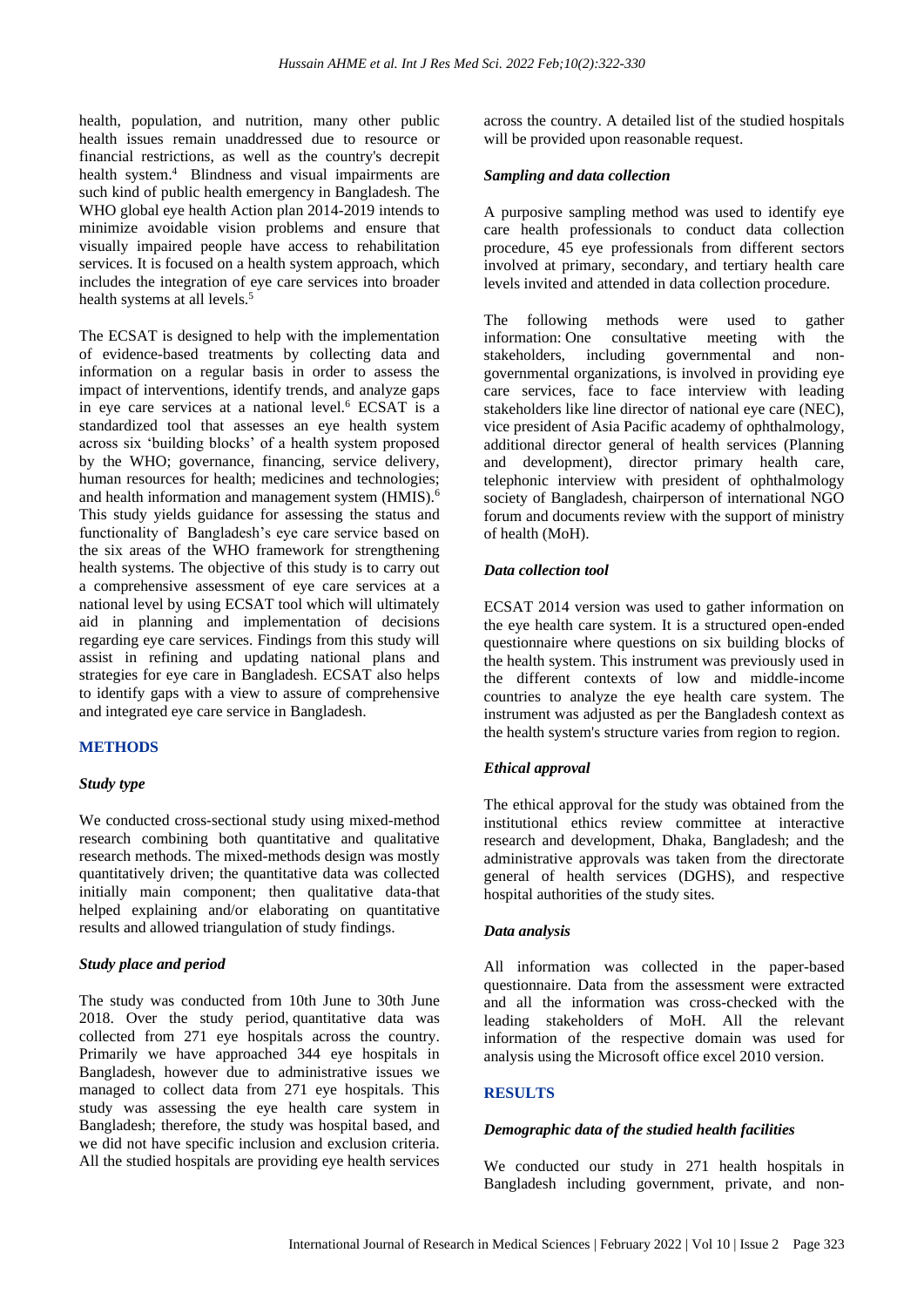government organization health facilities. A detail of the distribution of the hospital is provided in Table 1. Majority of the hospital were private health facilities, followed by NGO and government. Most of the facilities were situated in Dhaka division, followed by Chattogram division (Table 1).

### **Table 1: Distribution of the eye health facilities in Bangladesh according to the division.**

| <b>Division</b>   | <b>Government</b>           | Private | <b>NGO</b> | <b>Total</b> |
|-------------------|-----------------------------|---------|------------|--------------|
| <b>Dhaka</b>      | 8                           | 42      | 14         | 64           |
| <b>Barisal</b>    |                             | 15      |            | 27           |
| <b>Khulna</b>     | 2                           | 13      |            | 21           |
| <b>Sylhet</b>     |                             | 21      | 11         | 36           |
| Rajshahi          | 2                           | 19      | 8          | 29           |
| Rangpur           |                             | 13      | 5          | 19           |
| Chattogram        | 6                           | 31      | 13         | 51           |
| <b>Mymensingh</b> | $\mathcal{D}_{\mathcal{A}}$ | 13      | 10         | 25           |
| <b>Total</b>      | 30                          | 167     | 74         | 271          |

Parliament Ministry of Health and Family Welfare (MOHFW) Directorate of Nursing Regulatory Bodies Ministry of Local Government & Rural Development (LGRD) Municipalities, City Corporation Private Providers/ NGO (for profit & not for profit) Directorate General of Health Services (DGHS) Ministry of Health and Family Welfare (MOHFW) Municipalities, City Corporations Drug Administration Constitution Health Engineering Medical Colleges (21) ecialized Research Institut of Public Health, Institute of Epidemiological Disease Control Research, Institute of Public Health and Nutrition Post Graduate Institutes (6), Institute of Health Technology, Medical Assistant Training Schools (5), Specialized Institute and Hospital Specialist level services at national level Secondary care at District level Referral care at Thana Primary care at Union and Primary care at Union and Felix and FP related services At Union level, DGFP has UHFWCs At sub-district level, the FP wing at UZHC, at district level<br>MCWCs

# **Figure 1: Health system structure of Bangladesh.**

### *Structure of health care service delivery system*

Bangladesh's health care system is ruled predominantly by three actors: government, private and nongovernmental organizations (NGOs). Nevertheless, another actor, named "Donor," supported the health system in financing and planning. There is a specific constitution to serve the health facilities. Government is

the principal mandate which is accountable for this responsibility (Figure 1).

Bangladesh's health care system has two ministries, one for rural and urban primary care and another for service provision. Under the MoH, there are two wings named directorate of general health services (DGHS) and the ministry of health and family welfare (MOHFW). The DGHS and MOHFW are responsible for simultaneous implementation of health and family planning services, mostly at the secondary and tertiary levels. On the other hand, the ministry of local government and rural development (LGRD) acts for primary-level service provision at the ward and community level of urban areas. However, for rural areas, some non-state actors and private informal providers maintain the primary level of care. All human resources of such as physicians, nurses are appointed by the government (Figure 2).



# **Figure 2: Organizational structure of Bangladesh service delivery system.**

### *Leadership and governance of eye care of Bangladesh*

Comprehensive eye care (CEC) encompasses not only treatment of eye diseases, but also prevention, promotion, and rehabilitation of incurable blindness. At present there are many isolated guidelines for eye care but none of them endorsed by national level authorized body. Under the esteemed preeminence of NEC, a nationally accepted guideline yet to be developed for diagnostic and treatment procedures that are provided by primary, secondary and tertiary eye care establishments. Regarding diagnosis and treatment of eye conditions, the range of eye care services specified for ophthalmologists and ophthalmic nurses is endorsed by MoH. The other allied eye healthcare providers e.g., optometrists, opticians work in private sectors but are not legislated by government. The scope of ophthalmology practice legally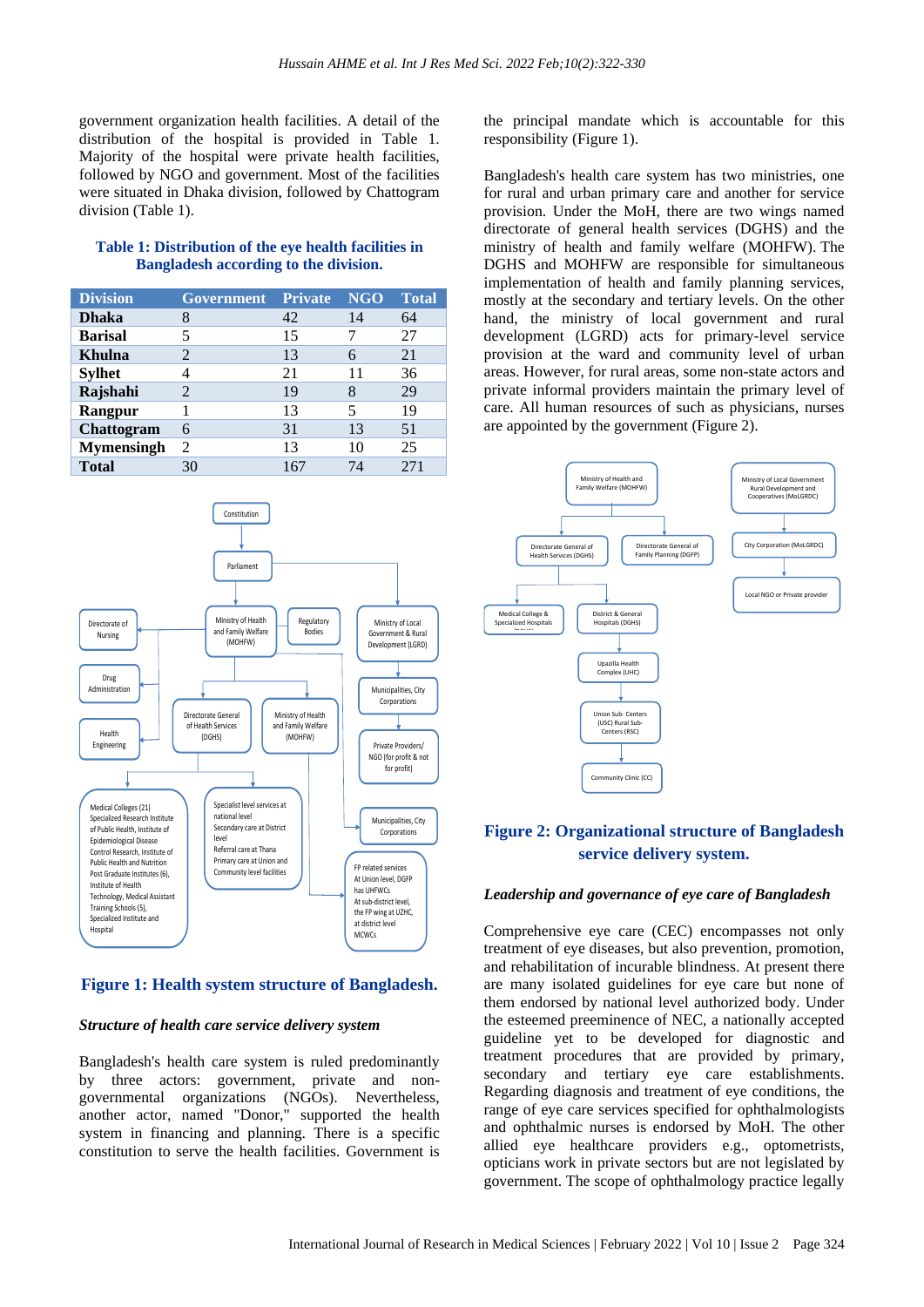authorized and specified by Bangladesh medical and dental council (BMDC), on other hand ophthalmic nurse licensed by state owned Bangladesh nursing council.

Primary eye care includes a basket of services carried out at community level. Government contributes bulk of primary eye care services (90%), that comprises prevention and treatment of the commonest eye conditions and referral for most surgical conditions, such as; cataract and glaucoma surgery. This also covers promoting eye health in the community, screening, case finding and referral, emergency treatment, identifying and referring for rehabilitation those who are already blind, and providing commonly required services like refractive error correction. Secondary-level eye care is comprising primary eye care services plus surgical services for the commonest eye conditions, such as cataract and glaucoma which is provided by licensed ophthalmologists and aided by optometrists and other healthcare providers. Government and non-state actors facilitate majority of the secondary eye care services while rest of the services is provided by the private practitioners which is financed by the out of the pocket payments by the patients. Tertiary eye care services comprise all subspecialty eye care services, including advanced diagnostic, medical and surgical treatment for both children and adults. Facilities for such sophisticated eye care are often available in medical college hospitals or similar institutions. Government and private tertiary eye care centers provide 95% of services of which 70% is covered by the government at free of charges. A detail of the level of eye care provisions at different level by the providers is described in Table 2 (Table 2).

# **Table 2: Level of eye care provision at primary, secondary and tertiary level.**

| Level of eye care<br>provision  | <b>Primary</b><br>eye care | <b>Secondary</b><br>eye care | <b>Tertiary</b><br>eye care |
|---------------------------------|----------------------------|------------------------------|-----------------------------|
| Eye care provider               | (%)                        | $(\%)$                       | (%)                         |
| Government                      | 90                         | 50                           | 70                          |
| <b>Private</b><br>practitioners |                            | 10                           | 5                           |
| Non-state actors                | 10                         | 40                           | 25                          |
| <b>Total</b>                    | 100                        | 100                          | 100                         |

# *Eye care financing*

The government of Bangladesh has set aside about 0.05% of total budget, approximately £7.9 million spend on NEC over the next five years, which was four times higher than the previous budget. The money will be used to expand the country's eye care facilities, improve performance at government-funded hospitals and monitor patients more effectively following their treatment. The government is committed to deliver essential eye care services mostly at free of cost. There are 2 tertiary eye institutions which is dedicated for serving people of all class at free of cost. Only licensed ophthalmologists are eligible to provide eye care services in private practice under supervision of BMDC. Various non-state actors also provide eye care services in the country where eye care services are free for selected individuals. Majority of the treatment cost is being carried out by out-of-pocket expenditures by the beneficiaries. Provision of spectacles and assistive devices for visual rehabilitation services are typically not covered by the government. Government of Bangladesh provides cataract surgery at free of cost whereas average cost of cataract surgery in private practice is around 235\$ and non-state actors provides at only around 50\$. However, there are also options for low-income citizens to receive surgery for free or at minimal cost in both government and non-State facilities. Health insurance is not a very common service in Bangladesh but there are some financial institutions that typically cover all eye care services which ranges from refraction to intra and extra-ocular surgeries as well as treatment of retinopathy of prematurity. Unfortunately, any cost–benefit analysis study has not been conducted on eye care services for prevention of avoidable visual impairment/blindness and rehabilitation services in Bangladesh.

# *Eye care workforce*

There appears to be very few national human resource information systems in Bangladesh and the data presented here was compiled from the national deployment records by NEC. In NEC, eye care cadres comprised of ophthalmologist, optometrists, ophthalmic nurse and opticians. Ophthalmologists are medically trained physicians who is registered at BMDC and undergone 2-5 years of post-graduate training on ophthalmology. Bangladesh college of physicians and surgeons (BCPS) and Bangabandhu Sheikh Mujib medical university (BSMMU) are the prime academic institutions to formulate syllabus and held examinations on ophthalmology. The total number of registered ophthalmologists at BMDC around 1200 against the need of 1600 and the number of ophthalmologists by subspecialty is not noteworthy. More than half of them is working as general ophthalmologist and cataract and cornea specialists are next in number. On the other hand, optometrist, works under supervision of ophthalmologists at various private eye hospitals, is trained for 1.5 to 3 years at different private institutions. University of Chittagong is the only recognized academic institution who is responsible for preparing curriculum for optometrists and opticians. Ophthalmic nurses are working in both government and private eye hospitals. Nurses are trained for 1-2 years and certified by Bangladesh nursing council. Table 3 describes the distribution of human resources for eye care in Bangladesh (Table 3).

There is a shortage of all types of eye health cadres with 4 times less surgeons, 2.5 times less ophthalmic clinical officers/nurses and nearly 10 times less optometrists than the minimum recommended levels for South Asia. government's plans or strategies for the development of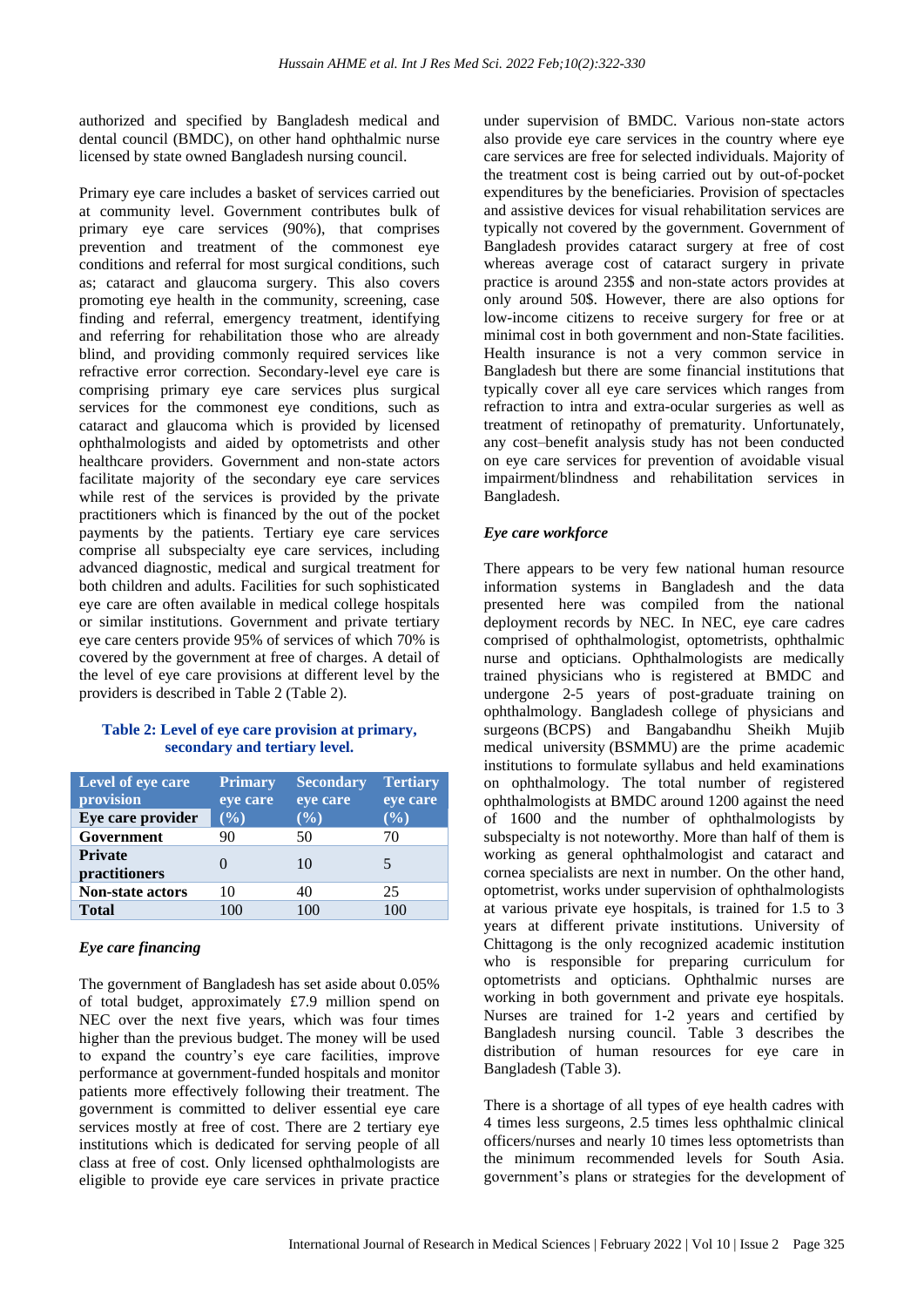human resources for eye health care have not yet been prioritized to address the need of the country. Eye care training institutions (e.g., National institute of ophthalmology, BSMMU, BIRDEM, Ispahani Islamia eye institute and hospital, CEITC) involved in implementing government strategies and plans are very few and majority of them in situated in Dhaka. Approximately 30 ophthalmologists and 20 optometrists from available educational institutes are certified each year.

### *Eye care service provision*

Comprehensive eye care services are available in large urban areas; the costs are partly paid by patients. Populations in rural areas have difficulty in accessing services because of cost and/or transportation. There are 5 tertiary eye care establishments in the country and 4 are located in Dhaka, Capital of Bangladesh, while just one is located in Chattogram district. To compensate for shortages of specialized eye care services, government have tied up with NGOs and implemented innovative approaches (e.g., Outreach program, telemedicine) to reach peoples of remote areas. There is also patientcentered eye care (e.g., diabetic centers providing multidisciplinary health services, including eye services) at BIRDEM. All medical colleges are supported and promoted by the government through health strategies or policies.

We have estimated the total number of cataract surgeries in the 2019 calendar year as an indicator of eye care service delivery. A total of 344 eye care facilities are providing somehow eye health care services in Bangladesh, of which 78 are government facilities, 75 are NGO facilities, and 191 private facilities. Among 344 health facilities, cataract surgeries were conducted in 271 health facilities. A total of 422 905 cataract surgeries was done in 2019 in 271 facilities. We estimated the prevalence of CSR in Bangladesh in 2019 was 2,594, adjusted with Bangladesh's population in 2019 (163.05 million). According to the divisional level and type of facility, the prevalence of CSR is presented in table 4. It was observed that most of the cataract surgery was done in the Dhaka division, followed by Chattogram and Khulna. In all the divisions, most cataract surgery was conducted by NGO health facilities, followed by private and public facilities (Table 4).

Despite of the government's initiative towards accessible eye care for eradication of avoidable blindness, there is still some gaps in the provision of cataract surgery service or in the uptake of the services by patients which includes geographical inaccessibility, unavailability of human resources, lack of awareness, lack of counseling, unaffordability. Refractive error contributes a significant number of visual impairments in Bangladesh. Refractive services are provided by both ophthalmologists and optometrists. On an average 4.00 USD is needed to avail a basic good-quality prescription glasses inclusive of lenses and frames. Diabetes mellitus (DM) is a global epidemic with significant ocular morbidity. The global burden of visual impairment due to diabetic retinopathy (DR) is on the rise and expected to reach global epidemic proportions in the next few decades. To whip visual impairment due to DR into shape, DGHS espoused national guidelines or programs for detection, treatment, referral, and periodic follow-up of DR. Both the DGHS and Non state actors conduct programs or activities to create awareness among people with DM about the risk for DR. Glaucoma, one of the leading causes of blindness. Sadly, there is no national guidelines or programs for detecting and treating glaucoma. Perimeter is used for standard visual field examination, but it is not adequately available and accessible in Bangladesh. Patients need timely therapy to slow the progression of glaucoma. Regarding the glaucoma treatment, only eye drops are adequately available in the country. The laser procedures, filtering microsurgery is done in very modest number and is limited within tertiary eye hospitals. The cost is fully or partially covered by government funding but in private hospitals patients pay the complete treatment. All newborn infants are not possible to be given routine examinations for congenital and other eye conditions because it requires expert health professionals such as obstetricians, neonatologists, or midwives. There is a guideline for routine, periodic eye examinations for children. The screening for eye conditions in pre-school and school conducted in the country is conducted by school sight test program. There are no guidelines for routine eye examinations of newborn infants at national level, also screening and management of ROP is not widely available at national level. There are 2 cornea banks in the country, one is in Dhaka and the other is in Chattogram, which abided by a set of rules/ legal requirements for donation and use of corneal tissue which is illustrated in national organ transplantation act by Bangladesh government. There are 5 rehabilitation services for blind and visually impaired people available in the country.

# *Essential medicines, medical products, and technologies for eye care*

List of essential medicines, medical products and technologies for eye care are issued by DGHS at the MoH. There are also supporting government policy to ensure rational use of the essential medicines, medical products, and technologies. This list is updated in every 3 years interval which is chalked out on demand from end users and promoted by DGHS. DGHS negotiate and monitor procurement prices for eye medicines and approve their domestic use. None of the imported medicines, medical products and technologies can be used without approval by the government. Domestic pharmaceutical companies contribute bulk of the eye medicines, medical products, or technologies. There are no best practices and case studies for ensuring equitable access to essential medicines for eye care in the country. There are obvious plans to improve equitable access to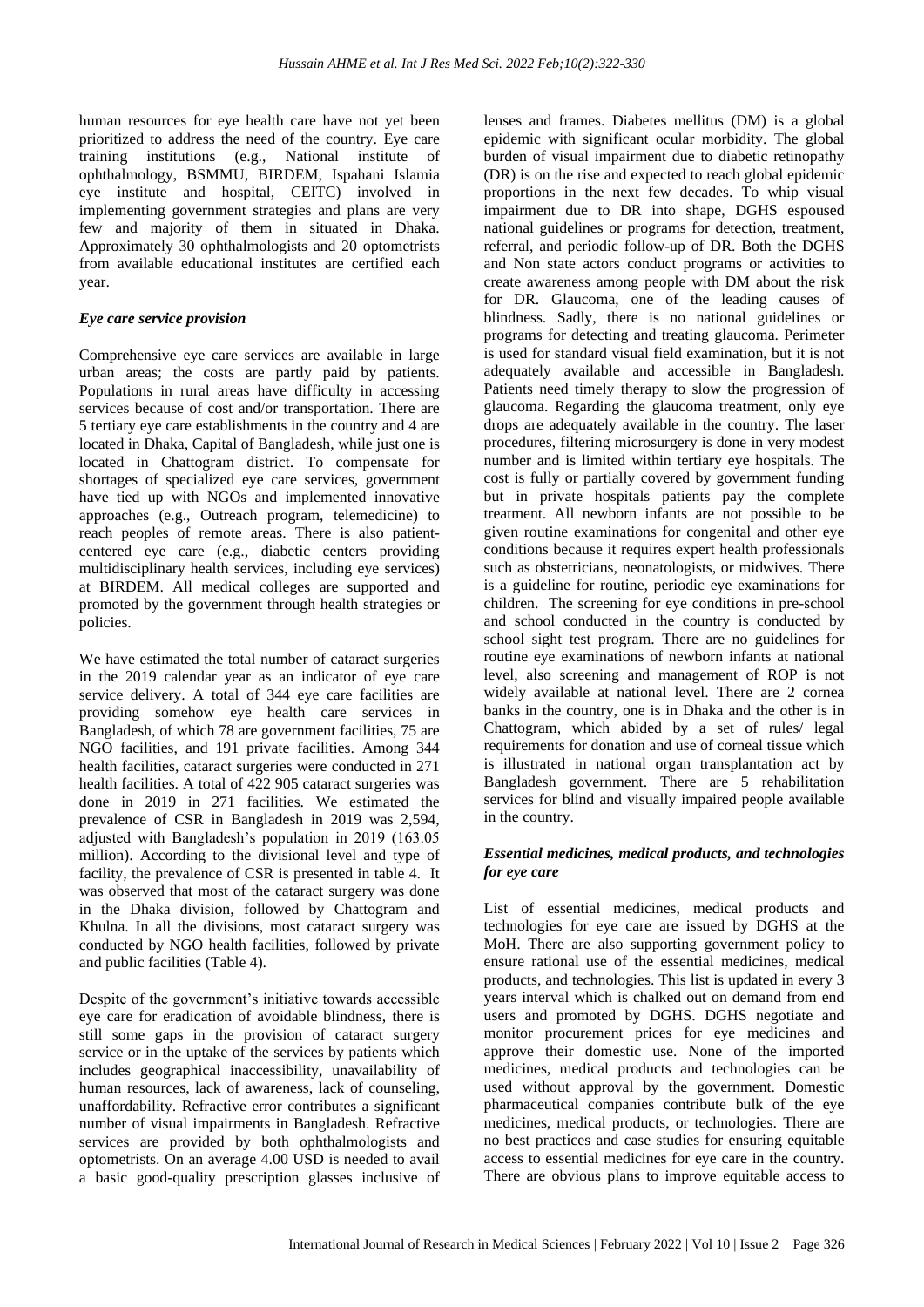essential medicines, medical products, and technologies for eye care.

### *Health information system*

Bangladesh has a management information system (MIS) on national health which is administered by DGHS. DGHS of MoH regularly publish a national comprehensive health statistics report on its website for seemingly easy access to national health information by individual researchers, research institutions and the public. However, NEC holds the authority to decide which health data and information will be collected centrally in the country and usually the source of data are various eye care establishments of government, private and national or international nongovernmental organizations. National institute of population research and training (NIPORT) conducts survey in 5 years interval and survey had included questions on eye care and eye health. The centrally collected data and information on eye care and eye health in the country disaggregated by the sex, gender, district or other administrative unit, reporting eye care establishment. But the compliance of the people who provide information is not monitored. According to DGHS, national health bulletin is the periodic publication where information on eye care and eye health is routinely collected but it lacks information on the eye conditions in periodical district or national disease surveillance.

### **Table 3: Distribution of eye care workforce throughout the country.**

| <b>Eye care professionals</b>               | <b>Government</b> | <b>Private</b> | <b>NGO</b>     | <b>Total</b>   |
|---------------------------------------------|-------------------|----------------|----------------|----------------|
| Ophthalmologists                            | 500               | 400            | 300            | 1200           |
| <b>General ophthalmologists</b>             | 300               | 100            | 200            | 600            |
| <b>Cataract and corneal surgeons</b>        | 200               | 100            | 200            | 500            |
| <b>Retinal surgeons</b>                     | 10                | 5              | 35             | 40             |
| <b>Pediatric ophthalmologists</b>           | 15                | $\Omega$       | 25             | 40             |
| *Oculoplastic surgeons                      | --                | --             | --             | --             |
| *Glaucoma surgeons                          | --                | --             | $- -$          | $ -$           |
| *Uveal surgeons                             | --                | --             |                |                |
| <b>Optometrists</b>                         | 0                 | 500            | 200            | 700            |
| <b>Opticians</b>                            | $\Omega$          | 20             | 80             | 100            |
| <b>Ophthalmic nurses</b>                    | 200               | $\Omega$       | $\overline{0}$ | 200            |
| <b>Orthoptists</b>                          | Nil               |                |                |                |
| <b>Ophthalmic and optometric assistants</b> | 200               | $\overline{0}$ | 600            | 800            |
| Ophthalmic and optometric technicians       | 5                 | 5              | $\overline{0}$ | 10             |
| <b>Vision therapists</b>                    | $\Omega$          | $\overline{2}$ | $\overline{0}$ | $\overline{2}$ |
| <b>Ocularists</b>                           | $\Omega$          | $\Omega$       |                |                |
| <b>Ophthalmic photographers and imagers</b> | $\overline{2}$    | 6              | 12             | 20             |
| <b>Ophthalmic administrators</b>            | $\Omega$          | 100            | 200            | 300            |
| *Mid-level ophthalmic paramedics (MLOP)     | $- -$             | --             | $- -$          | $ -$           |
| *Counsellor                                 | $- -$             | --             | $- -$          | $-$            |

\*Information is not available

# **Table 4: Distribution of number of cataract surgery according to division and type of facility in Bangladesh in 2019.**

| <b>Division</b>   | <b>Public</b> | <b>Private</b> | <b>NGO</b>   | Total $(\% )$  |
|-------------------|---------------|----------------|--------------|----------------|
| <b>Dhaka</b>      | 27,835        | 49,457         | 81,288       | 158,580 (37.5) |
| <b>Barisal</b>    | 388           | 565            | 14,964       | 15,917(3.8)    |
| <b>Khulna</b>     | 2127          | 8416           | 41,781       | 52,324 (12.4)  |
| <b>Sylhet</b>     | 543           | 7523           | 19560        | 27,626(6.5)    |
| Rajshahi          | 1331          | 5274           | 31862        | 38,467(9.1)    |
| Rangpur           | 1732          | 8236           | 35,801       | 45,769 (10.8)  |
| <b>Chattogram</b> | 1521          | 8443           | 51,510       | 61,474(14.5)   |
| <b>Mymensingh</b> | 2355          | 7127           | 13266        | 22,748(5.4)    |
| Total $(\% )$     | 37,832(9)     | 95,041 (22)    | 290,032 (69) | 422,905 (100)  |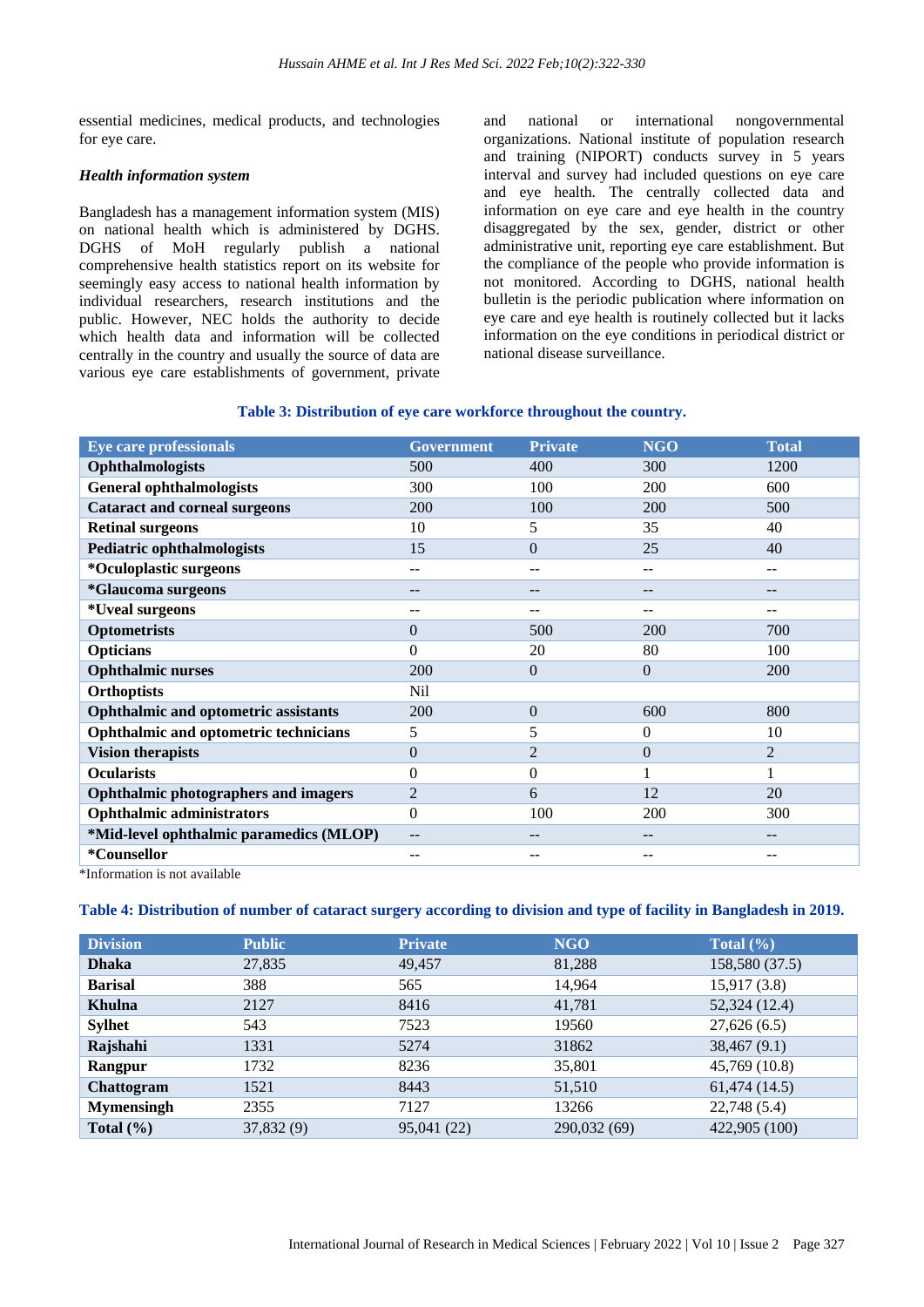### **DISCUSSION**

To our best knowledge, this is the first study conducted in Bangladesh using the WHO-recommended ECSAT tool to explore and learn from the strength and weaknesses of the eye health care system in Bangladesh. Studies in the developing countries found that lack of the awareness, availability, accessibility, and affordability of services constitute significant treatment-seeking barriers for eye health care.<sup>7</sup> These observations also seem to apply for Bangladesh, where 37.5% of patients attended a public health facility for eye/ear/nose/throat diseases. In comparison, 25% of them sought no treatment or sought treatment from traditional healers.<sup>8</sup>

A meta-synthesis of eye health system assessments shows that different Sub-Saharan Countries of Africa have used either ECSAT or EHSA (Eye health system assessment) tool to assess their overall eye care situation. Across the eight countries, findings show considerable progress and improvements in the areas of governance, organization, financing, provision, and coverage while some weaknesses were found those impede quality eye health service planning and delivery.<sup>9</sup> Assessment of eye care service is essential part for improvement of service delivery quality at the same time it also plays a vital role in integration of eye care service into broader health system. Universal eye health coverage is a long-term goal of a country's public health sector and the government of Bangladesh has put in place important governance mechanisms to ensure eye health system development and its integration in the broader health system. eye health is included in the Bangladesh's health sector strategic plan 2011-2016 and in the essential health package and since its inception, Bangladesh has made significant improvement in all areas whereas other developing countries like Kenya, Malawi, Zambia, Mali are still struggling to make an impact on the eye care service.<sup>10</sup> Similar scenario has also found in Sub-Sahara African countries. Bangladesh has made praiseworthy progression in the field of cataract, diabetic retinopathy, glaucoma and refractive error management. But Malawi and Sierra Leone have not managed to do due to lack of funding and political stability.<sup>11</sup>

We found a marked improvement in the provision of eye care across the country, which was indicated by CSR's prevalence. The study suggested that at least 3,000 CSR/year/1 million people is needed to control blindness due to cataract. Our study estimated that the CSR in 2019 is 2,594 per 1 million, which was a tremendous achievement in the last 20 years. Several measures initiated by the government, private organizations, and NGOs influenced this achievement.<sup>12</sup> Firstly, community outreach camps and community-level vision centers were established in the rural and remote areas by the government, NGOs, and private sectors to conduct minor treatment and referrals through community clinics. Dedicated Eye operation theatres were established in the government district hospitals. Trained ophthalmologists and nurses were placed, and equipment was provided to the government district hospitals. Secondly, government health workers and community volunteers received trainings on awareness-raising, identification, and referral services to the eye care facilities. Micro-credit organizations and other NGOs were involved in strengthening awareness-raising and referral services. Use of mass media like billboards, posters, leaflets, radio/television advertisements are being used for awareness-raising.<sup>13</sup> Thirdly, the government and NGOs like 'Sightsavers' provided free eye care services focusing on cataracts. For instance, 'Sightsavers' alone carried out 41,659 cataract surgeries in 2016.<sup>14</sup> The Fred Hollows foundation are providing free eye care services for cataract, refractive error, and diabetic retinopathy since 2008. Orbis international provides free eye care services to the poor, prescribing glasses and providing training to the workers since 1985. Orbis international is also contributing to cataract, pediatric ophthalmology, diabetic retinopathy and ROP services.<sup>15</sup> Charitable organizations like Lions, Rotary, etc. are providing free eye care services, mainly cataract. Fourthly, national cataract surgical protocol, pediatric clinical protocol, pediatric eye care guideline has been developed and implemented to the eye care facilities. The patient feedback system was introduced, and a regular monitoring visit by NEC and DGHS is being carried out.

However, despite these achievements, a range of systemwide weakness continues to challenge the sustainability. Most importantly, a limited number of health workers compared to the population is below targeted for all clinical cadres. Besides, the unequal distribution of human resources throughout the country, making it more challenging. According to the recent HRD report 2019, an estimated 8.03 health professionals, including doctors, nurses, and midwives for 10,000 populations in Bangladesh with more concentration towards urban secondary and tertiary facilities.<sup>16</sup> The scarcity of human resources is accompanied by short of necessary equipment and supply, which was most severe in the remote areas. Besides, we found a lack of detailed information available through the health system's different building blocks with no proper documentation management, which makes the evaluation ineffective.<sup>17</sup> However, this does not mean that the government officials are reluctant to share information. Instead, our findings suggest an urgent need for enhanced governmental efforts to strengthen the capacity to support the timely sharing of information. Nationally representative data on other visual problems should be collected for future planning on eye health.

Strategies should be adopted by this sector's stakeholders to improve the equitable access of eye medicines and equipment at every level of care. Case studies on this field need to be performed to get the actual scene so that planning can be made to minimize resource wastage. To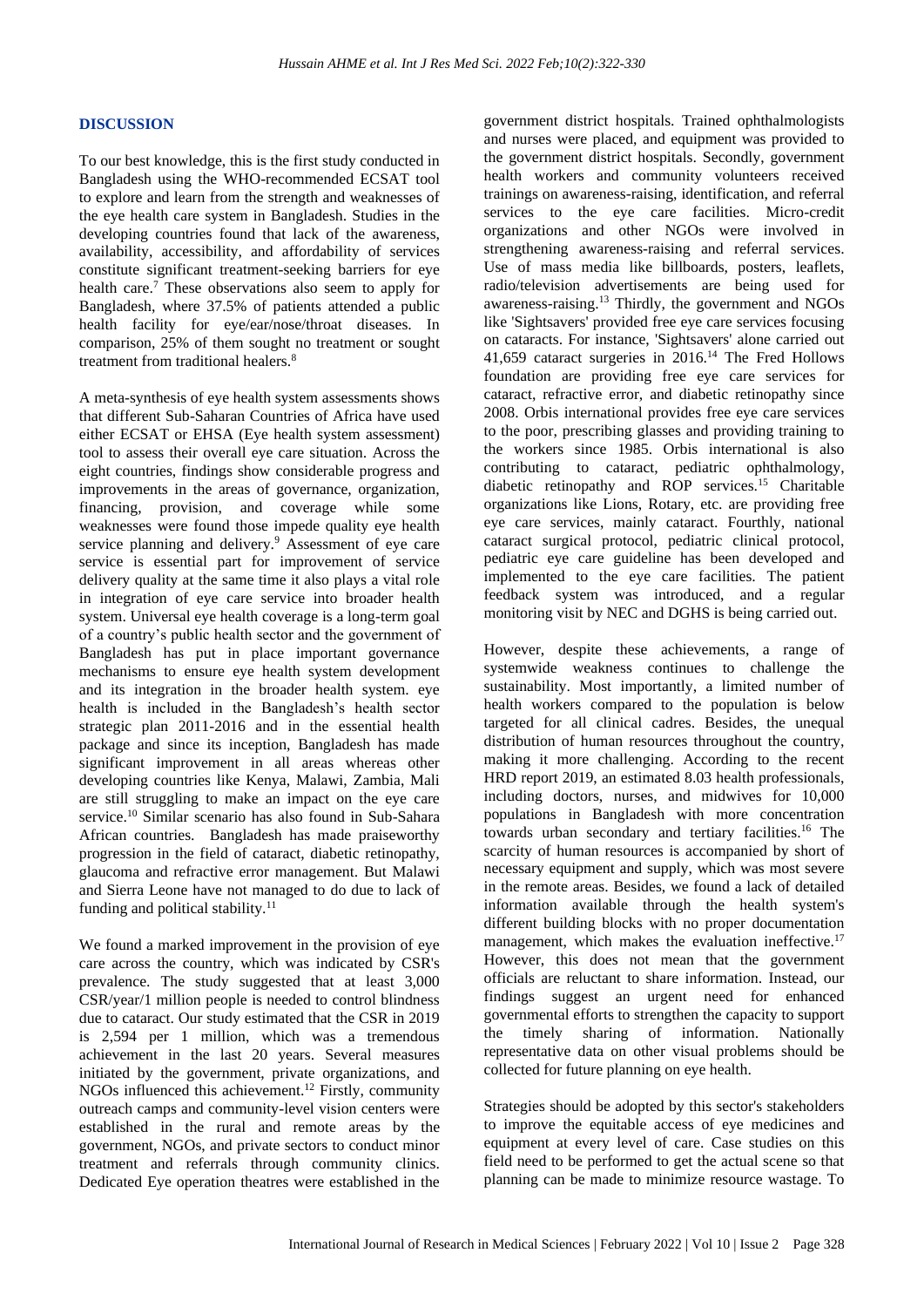ensure universal health coverage, the authorized bodies of primary health care might play a vital role.

Although all information was collected by ECSAT tools, it is important to note that this assessment was limited to the review of the available data. More primary data is necessary for a more comprehensive assessment of the infrastructure, availability of medicines, productivity of eye health personnel and the scope and quality of services available throughout the country.

# **CONCLUSION**

The government has put in place important governance mechanisms to guide the eye health sector development and its integration within the broader health system. Despite the success stories, there is a critical shortage of all types of eye health cadres. This assessment suggests that although Bangladesh has made some progress towards elimination of avoidable blindness, it would be difficult to retain without further significant investment with a transparent accountability framework in eye health considering all limitation and contemporary challenges.

# **ACKNOWLEDGEMENTS**

Authors would like to thanks to the research assistants who helped in data collection. We are also thankful to Sightsavers Bangladesh and Orbis international.

*Funding: Funding sources by Sightsavers Bangladesh and Orbis International*

*Conflict of interest: None declared*

*Ethical approval: The study was approved by the Institutional Ethics Committee*

# **REFERENCES**

- 1. Bourne RR, Flaxman SR, Braithwaite T, Cicinelli MV, Das A, Jonas JB et al. Magnitude, temporal trends, and projections of the global prevalence of blindness and distance and near vision impairment: a systematic review and meta-analysis. Lancet Global Health. 2017;5(9):e888-97.
- 2. Bangladesh Population. 2020, Worldometer. Available at: https://www.worldometers.info/worldpopulation/bangladesh-population/. Accessed on 2020 October 11.
- 3. Bangladesh Continues to Reduce Poverty But at Slower Pace. World Bank. Available at: https://www.worldbank.org/en/news/feature/2017/10 /24/bangladesh-continues-to-reduce-poverty-but-atslower-pace. Accessed on 2021 November 17.
- 4. World Health Organization. Bangladesh health system review. Manila: WHO Regional Office for the Western Pacific; 2015. Available at: https://apps.who.int/iris/bitstream/handle/10665/208 214/9789290617051\_eng.pdf?sequence=1&isAllowe  $d=y.$
- 5. Pizzarello L, Abiose A, Ffytche T, Duerksen R, Thulasiraj R, Taylor H et al. VISION 2020: The Right to Sight: a global initiative to eliminate avoidable blindness. Arch Ophthalmol. 2004;122(4):615-20.
- 6. Eye Care Service Assessment Tool (ECSAT). The International Agency for the Prevention of Blindness. Available at: https://www.iapb.org/learn/ resources/eye-care-service-assessment-tool-ecsat/. Accessed on 2021 November 17.
- 7. Koomson NY, Adaboh H, Nkansah EK, Amponsah JK, Larbi D, Odotei SO. Accessibility and Barriers to Uptake of Ophthalmic Services Among Rural Communities in the Upper Denkyira West District, Ghana. J Ophthalmic Sci. 2019;2(1):24.
- 8. Rahman M, Islam M, Islam M, Sadhya G, Latif M. Disease pattern and health seeking behavior in rural Bangladesh. Faridpur Med College J. 2011;6(1):32- 7.
- 9. Bechange S, Jolley E, Virendrakumar B, Pente V, Milgate J, Schmidt E. Strengths and weaknesses of eye care services in sub-Saharan Africa: a metasynthesis of eye health system assessments. BMC Health Services Res. 2020;20(1):381.
- 10. Eye health systems assessment in sub-Saharan Africa Sightsavers. Available at: https://research. sightsavers.org/project/eye-health-systemsassessment-in-various-countries-in-sub-saharanafrica/. Accessed on 2021 November 17.
- 11. Rapid Assessment of Avoidable Blindness (RAAB) (2000+) - Data and Statistical Services. Available at: https://dss.princeton.edu/catalog/resource4205. Accessed on 2021 November 17.
- 12. Khan MJ. Bangladesh model of eye care (Modular eye care, MEC). Community Eye Health. 2000;13(34):24.
- 13. Sanders R, Gascoyne B, Appleby P, Rashida SA, Jolley E. Eye Health Service Uptake among People with Visual Impairment and Other Functional Difficulties in Bangladesh: A Cross-Sectional Study with Short-Term Follow Up. Int J Environmental Res Public Health. 2021;18(17):9068.
- 14. The hospital in Bangladesh that's restoring sight and changing lives, From the field, Sightsavers. Available at: https://www.sightsavers.org/from-thefield/2019/07/hospital-bangladesh-restoring-sight/. Accessed on 2021 November 17.
- 15. Bangladesh MTWFB in. Meet The Women Fighting Blindness in Bangladesh [Internet]. Orbis. Meet The Women Fighting Blindness in Bangladesh; 202. Available at: https://www.orbis.org/en/singra-visioncentre-women-bangladesh. Accessed on 2021 November 17.
- 16. HRH DATA SHEET-2019. Government of the People's Republic of Bangladesh. Ministry of Health and Family Welfare. Human Resources Branch. Available at: https://www.bmdc.org.bd/upl/doc/ news/y1zl2jexaMdu.pdf. Accessed on 2021 November 17.